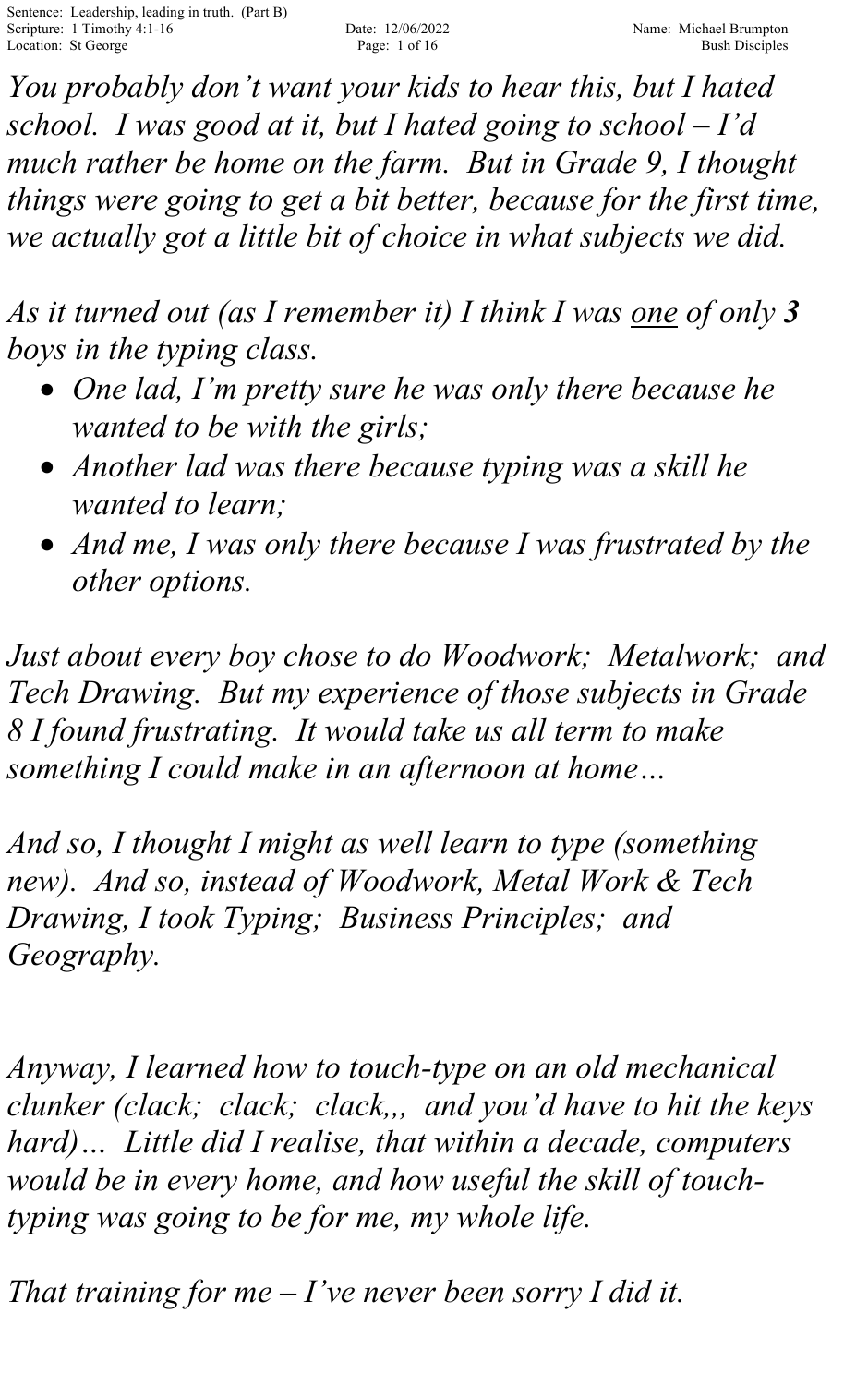Let's have a little recap:

We finished off last week, with Paul telling Timothy, "Bodily training is of slight value, but train yourself for godliness, because godliness is of value in every way.

A very real problem in the church, is wrong doctrine (or having a wrong understanding of the faith). And wrong doctrine (wrong understanding of the faith), comes into the church (mainly) by those whose consciences are seared… The self-delusion of sin, convinces a person that "Because if feels right to me, it must be right..." Even if it's contrary to God's word.

And so, **training in Godliness** is the **best** way to stop ourselves from being misled by a self-delusion of sin.

That's where we got up to last week, and today, we're going to pick it up at V10.

<sup>10</sup> For to this end [To what end? Being training in godliness / being trained in words of faith and good doctrine]…

<sup>10</sup> For to this end we <u>toil and strive,</u> because we have our hope set on the living God, who is the Saviour of all people, especially [that is] of those who believe.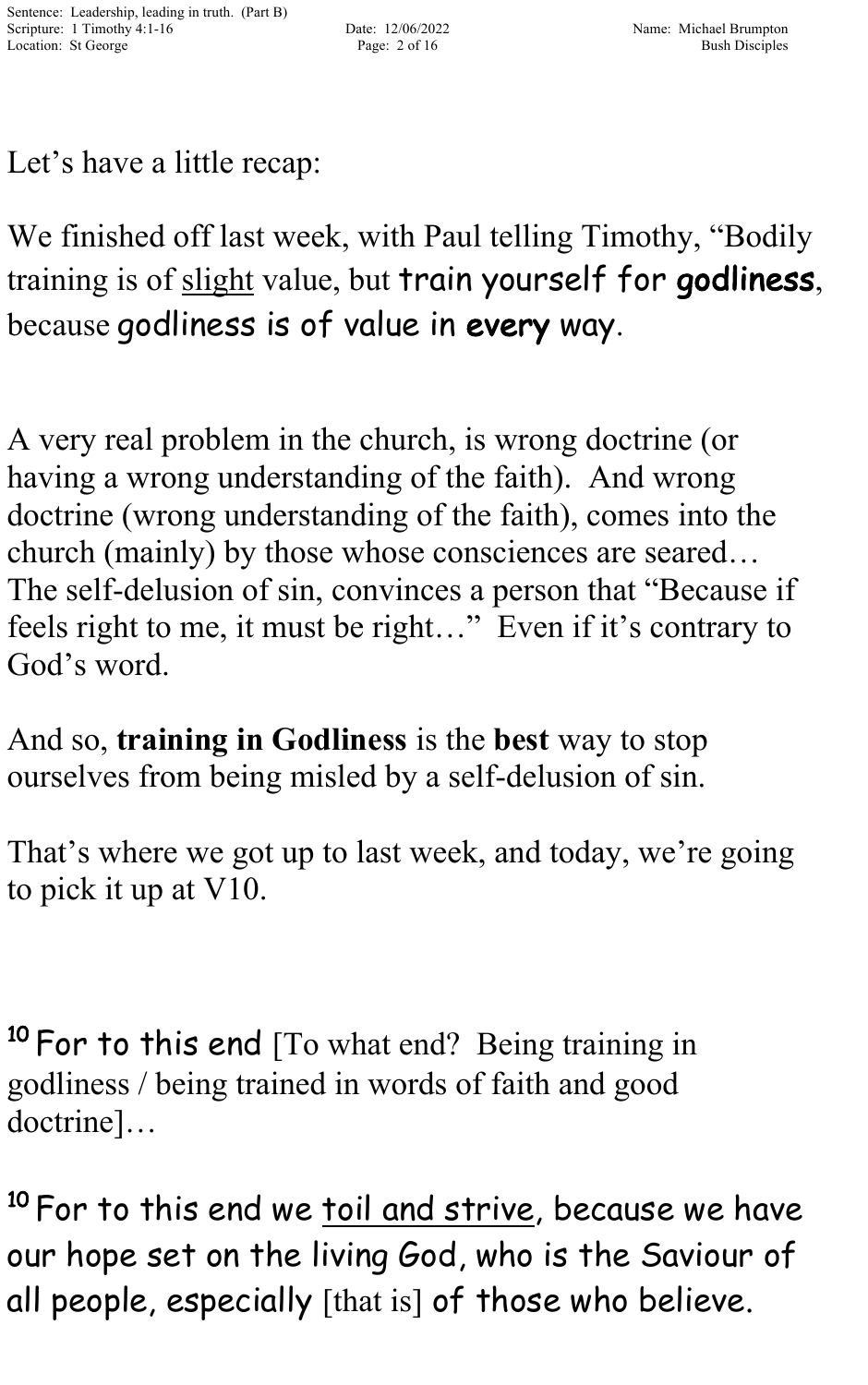(He's not the saviour of **un**believers – he's the saviour of all people (Jew & Gentile; Black & White; Men & Women; Young and old) – all people who believe.

Alright, so we train in holiness, because our hope is set on the living God… We're not training in holiness to **get** hope. We already have the hope. And because of the hope we have – because of the faith that we have in our living God, we toil and we strive to be trained in godliness…

So, as Disciples of Jesus, being trained in godliness, is what we strive for. It is **the** priority of life… Why wouldn't it be?

And yet, in practice, "training in godliness", is often, really low down on a person's priority list… Do you know why? It's because being trained in godliness, can be a very humbling thing…

It's humbling for me:

I'm not God, you see… You knew that didn't you? And so, for me to be trained in Godliness, means I'm going to be trained to lessen the "Michael-ness" and increase the Christlikeness.

And so, being trained in Godliness, means I'm going to be confronted with the reality of sin in my life that I need to get rid of… And I'm going to be taught to shift my focus from worldly stuff that appeals to my flesh, to things of eternal value, and things of the Spirit…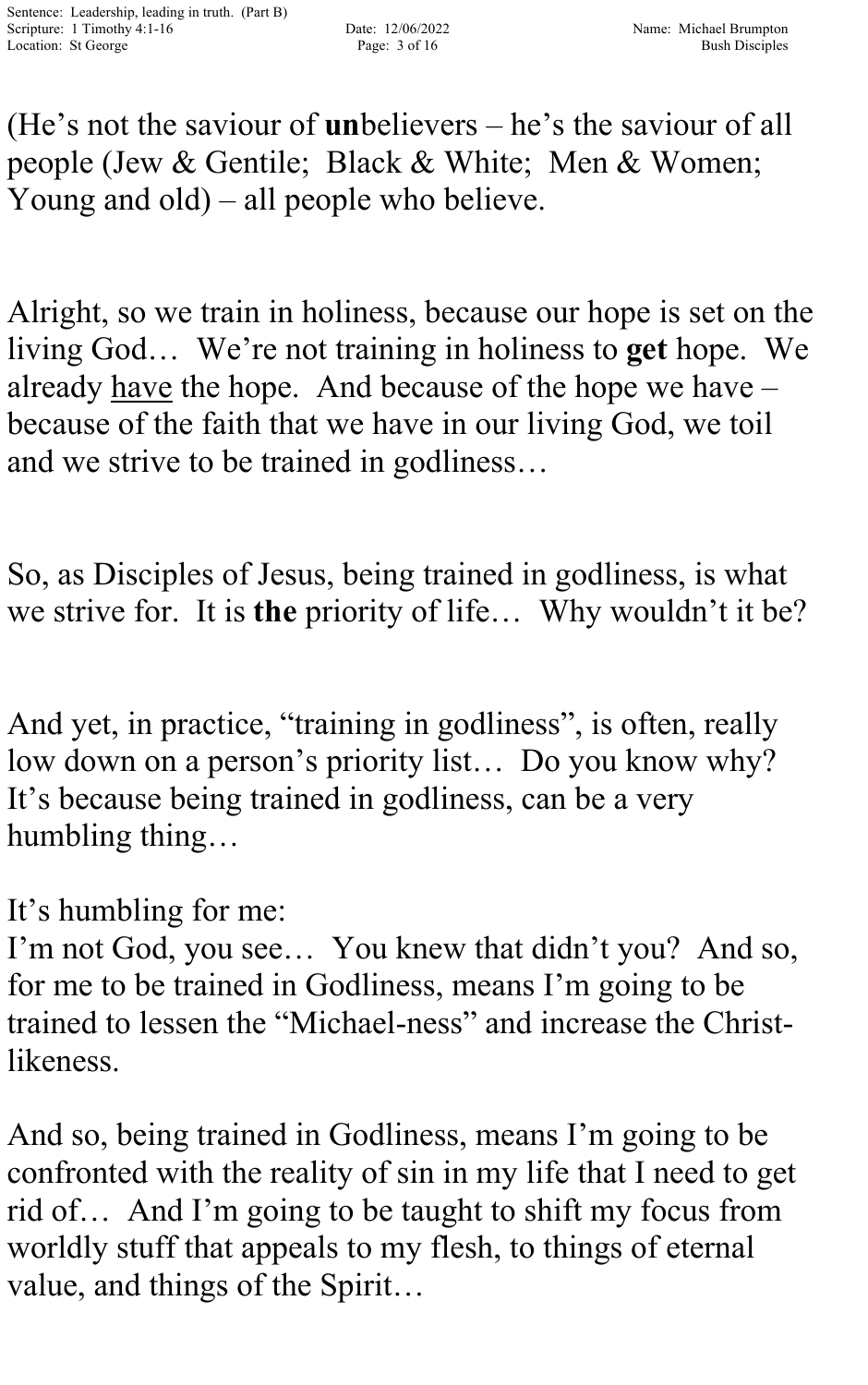And guess what – you're not God either. And so, for **you** to be trained in Godliness, **you're** going to learn that there's less of **you** to be had, and more of God… You might learn that things that are important to you, aren't even a speck of dust on God's scale of priorities…

And so, we as a church, should toil and strive to be trained in godliness… But, not many churches are good at that.

Some are more about platitudes. They present an anaemic Jesus and they value having an acceptance of all things, that tends to lull its people to an empty, insincere faith.

**Others** (on the other hand) adopt a church-growth model, where either:

- a) the basic gospel message on how to **get** saved, is the only message that's preached, and it happens every Sunday, so they're taught how to **get** saved, not how to **be** the saved.; or
- b) the message that's given is more of a motivational talk, telling their listeners, how they can improve their lifeexperience…

The **biblical** model, however, is for the church to be teaching and training in godliness… **Most** teaching in the church, is supposed to be for those who **are** saved, because who are the church? The church are the saved. And because **we are** saved, and the Living God is our Hope, **Godliness** is how we now seek to live.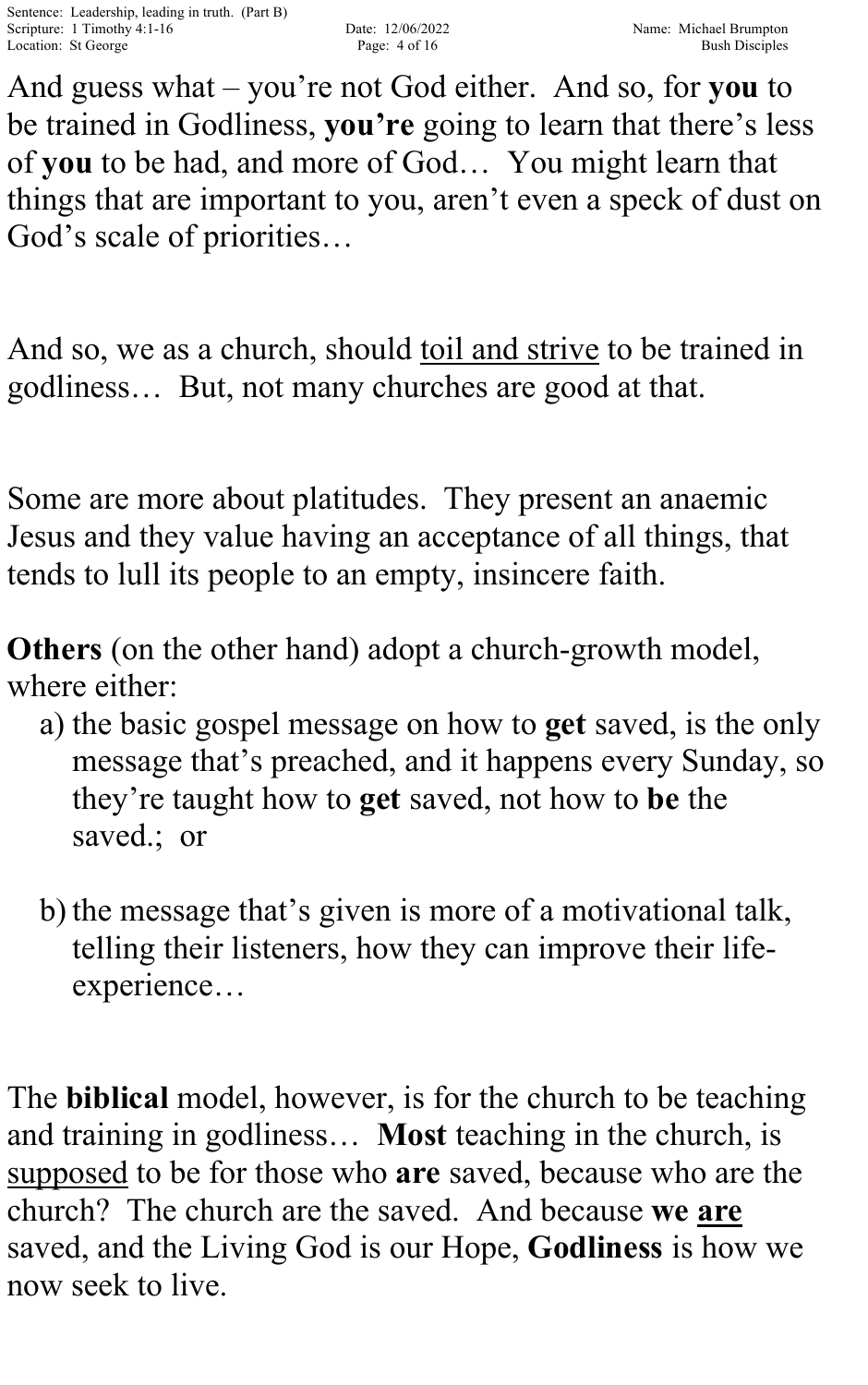Righto, Paul's advice to Timothy, I don't think would make him the world's most popular pastor today. He says <sup>11</sup> Command and teach these things.

Now, in my experience, not everybody wants to be taught. In fact, there are **many**, who just want to be affirmed… And who likes being commanded??? *"Oh, that wretched preacher – there he goes again – who does he think he is, telling us what to do…."*

And that's why it's really important, for a pastor, to lead by example.

Paul says to Timothy, <sup>12</sup> Let no one despise you for your youth

Now, we don't know how old Timothy was at this point, but the point is, it's not a person's age that makes them suitable for leadership. It's **spiritual** maturity and calling… BTW, I've said before, Spiritual maturity has nothing to do with how flash one's spiritual gifts are – Spiritual maturity is about godliness…

And so, it's important for Timothy, if he is training **others** in Godliness, for he himself, to be a godly man,,, which is why Paul tells him to set an example:

- in speech,
- in conduct,
- in love,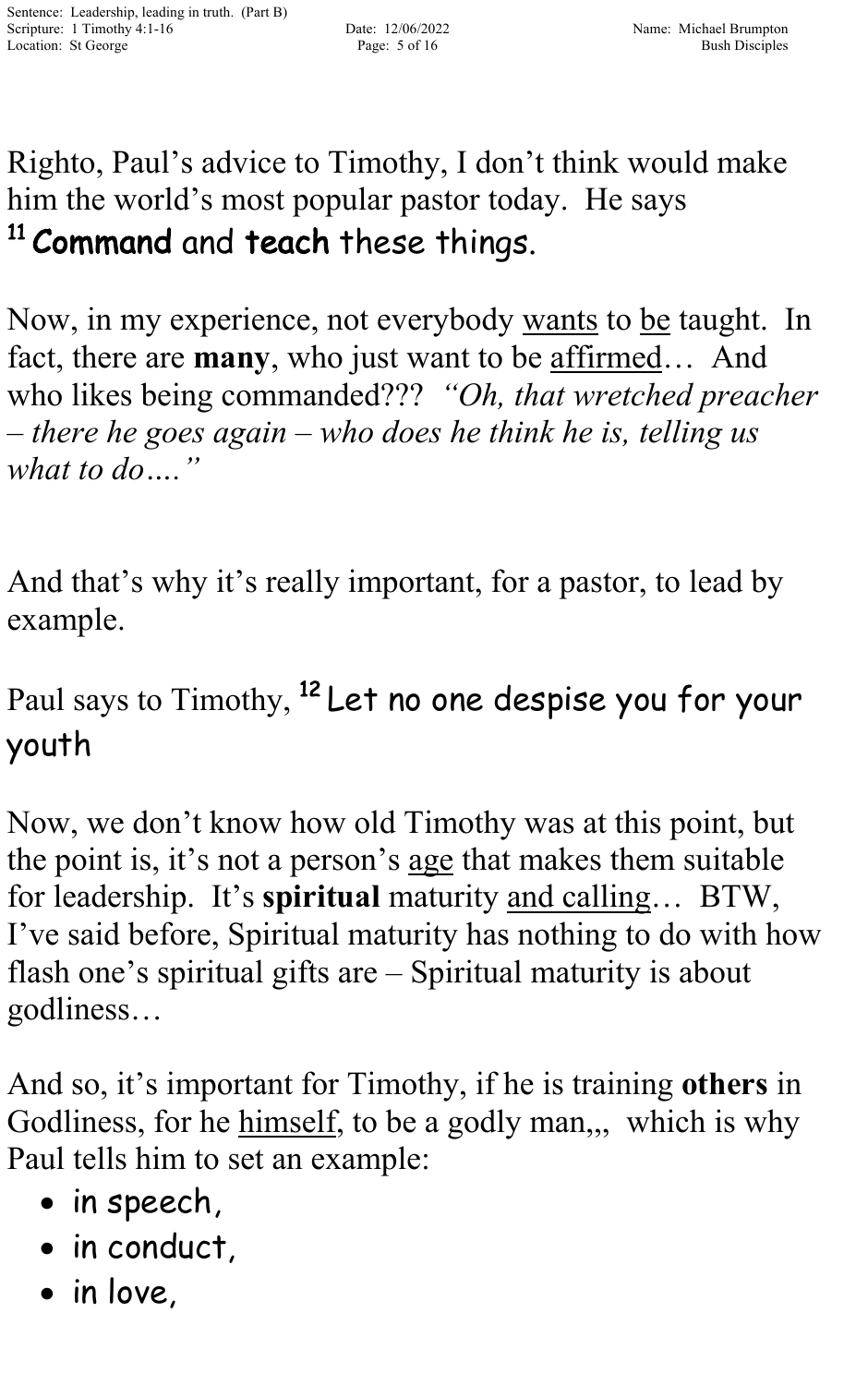Sentence: Leadership, leading in truth. (Part B) Scripture: 1 Timothy 4:1-16 Date: 12/06/2022 Name: Michael Brumpton Location: St George Page: 6 of 16 Bush Disciples Page: 6 of 16 Bush Disciples

- in faith,
- in purity.

Now, those traits, are something that the youth often lack, but not only the youth… And so, whether we're young, or whether we're old, because we have our hope set on the living God, who is the Saviour , we also, should be seeking to be Godly examples in:

- the way we speak;
- the way we live;
- the way we love God and love others;
- that we'd be a people of faith; and
- a people of purity

And that's what training in Godliness is working us toward. And so, Paul says to Timothy:

## $\rm V^{13}$  ... devote yourself to the public reading of Scripture, to exhortation, to teaching.

Possibly years earlier, when the elders laid their hands on Timothy, to pray for him, and to set him apart into the ministry of the church, a prophecy had been given. Now, we don't have a record of that prophecy, so we don't know what was said, but reading between the lines, it seems pretty obvious, that it was to do with preaching and teaching. Timothy had been given a gift by God (preach & teach), and because he had been given a gift, it was important he should use it.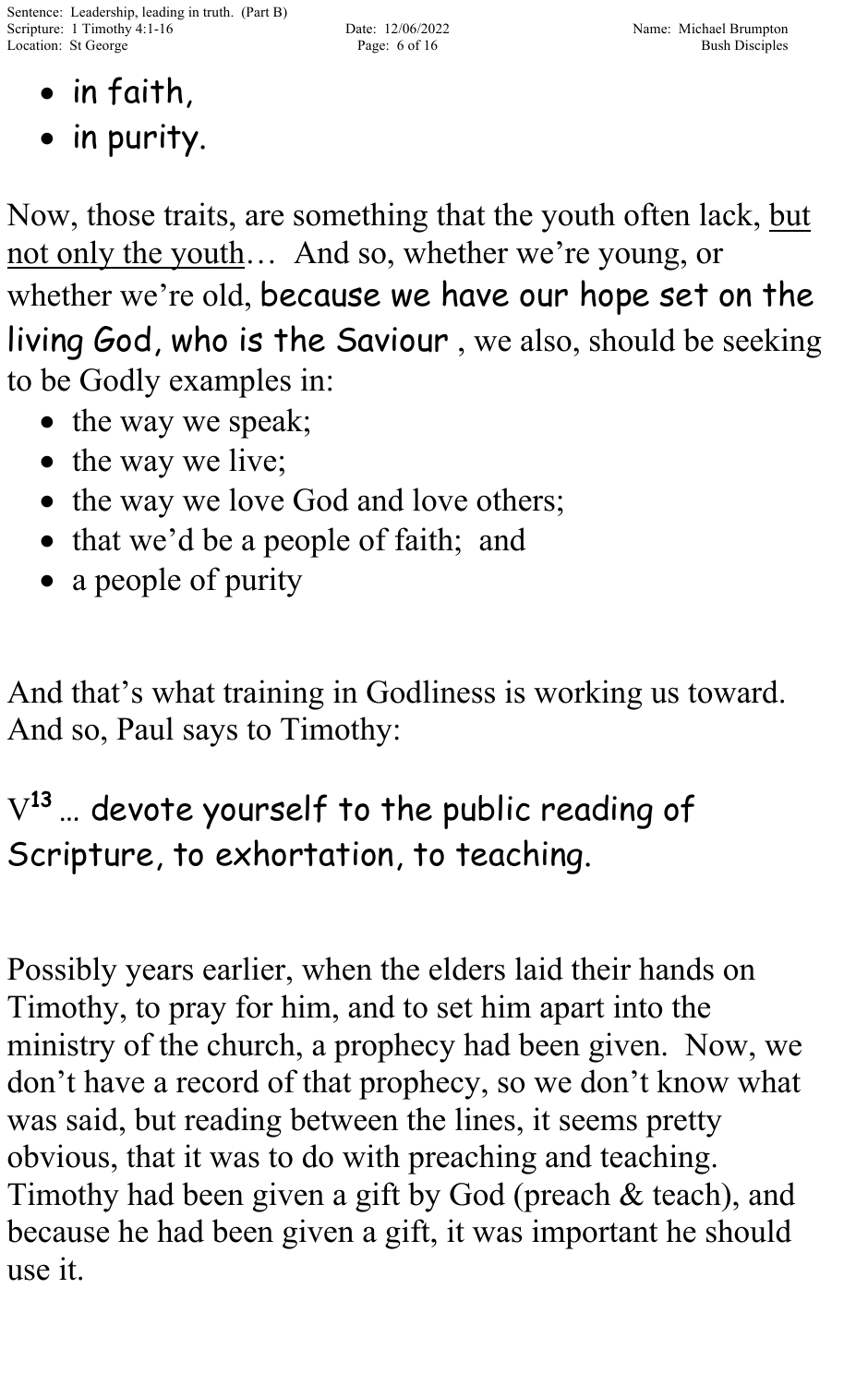One of my favourite images of the church, is how we (as the church) are a body… We are all different, and we all have different gifts.

You have gifts that I do not have, and so you will be called to serve God in ways that I am not able to. Likewise, **I** have gifts that you don't have, and so I will be able to serve God in ways that **you** are not able to… The important thing is, every one of us have spiritual gifts, and if any of us are not using the gifts that God has given us, it's like the body missing a body-part…

And so, Paul says, Timothy, don't neglect your gifts…

Timothy's gifts, were to be put to use, to train the church in Godliness… And there's 3 elements that Paul highlights: devote yourself:

- 1. to the public reading of Scripture,
- 2. to exhortation,
- 3. to teaching.

Back in the day, the public reading of Scripture would've been really important, because not everyone could read. And of those who **could** read, not many had access to the Scrolls of Scripture. BTW, Scripture back then, was the Old Testament… Little did Paul realise, that as he wrote this letter to Timothy, he was writing what would become part of Scripture for us today…

But the fact that we all have our own bibles today, doesn't mean that the public reading of Scripture isn't important any more. You see, the reading of Scripture; Exhortation; and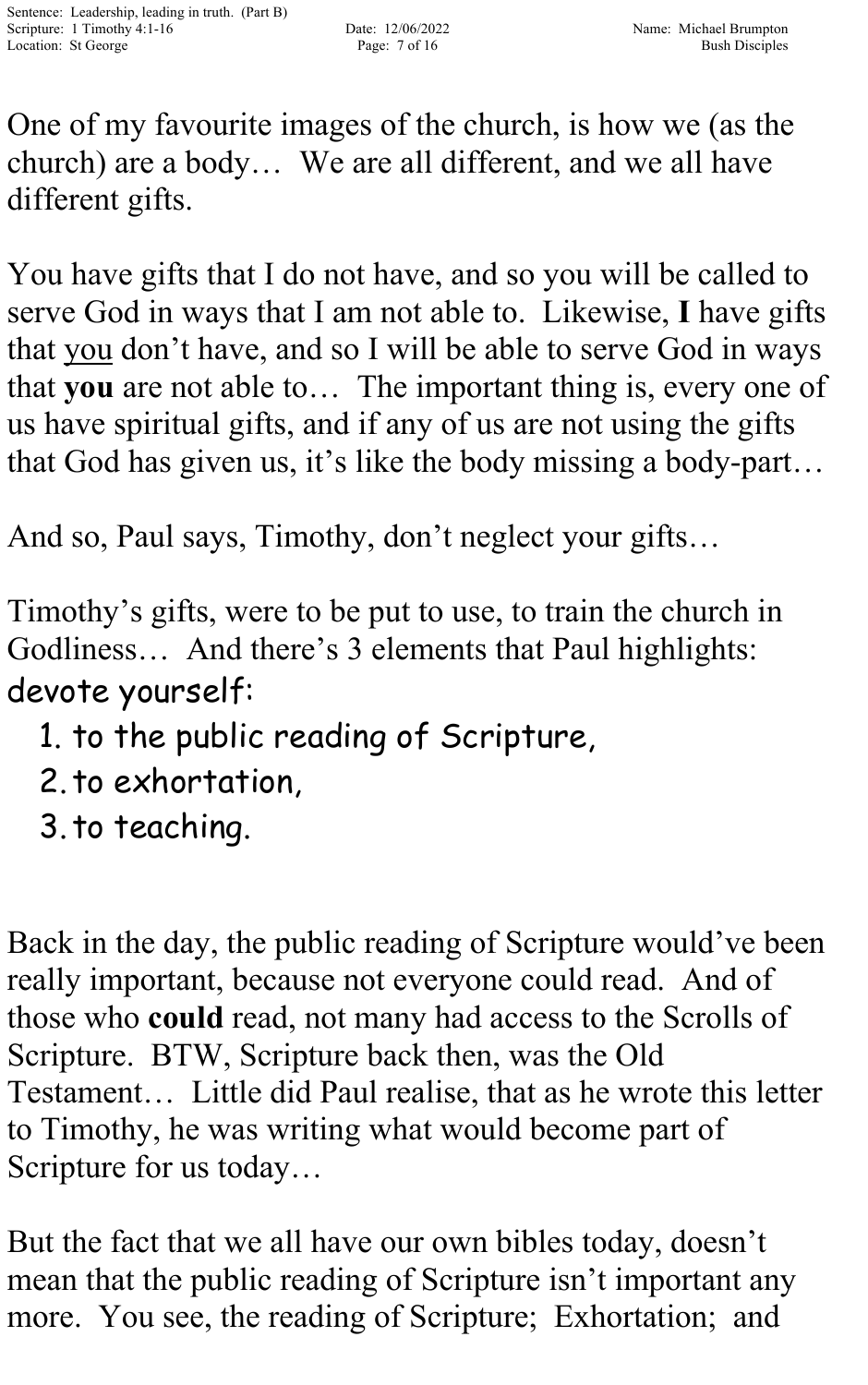Teaching, are meant to be held together. This is central to Christian worship, and it's central, to our training in Godliness.

To be trained in the true faith and **good** doctrine, means we need to start with the right source information.

We don't:

- begin with philosophy, or psychology;
- teach scientific theory;
- begin with sociology;
- nor do we form our message around popular opinion;

We begin with **God's** word. God's word, is the source of good doctrine.

And so make a practice of reading your Bible:

- Read it at home:
- Read it together in a Bible Study group;
- Read it together at church...

And we let **God's** word:

- help us to understand the natural world around us;
- reveal why people think the way they do;
- help us to understand why popular opinion is so much against God;
- inform us about the state of our <u>own</u> Godlessness, and train us in Godliness…

And when we read Scripture, let us never take up the deceptive practice of dividing the bible up into single verses or parts of verses… The word of God, speaks as it is… A lot of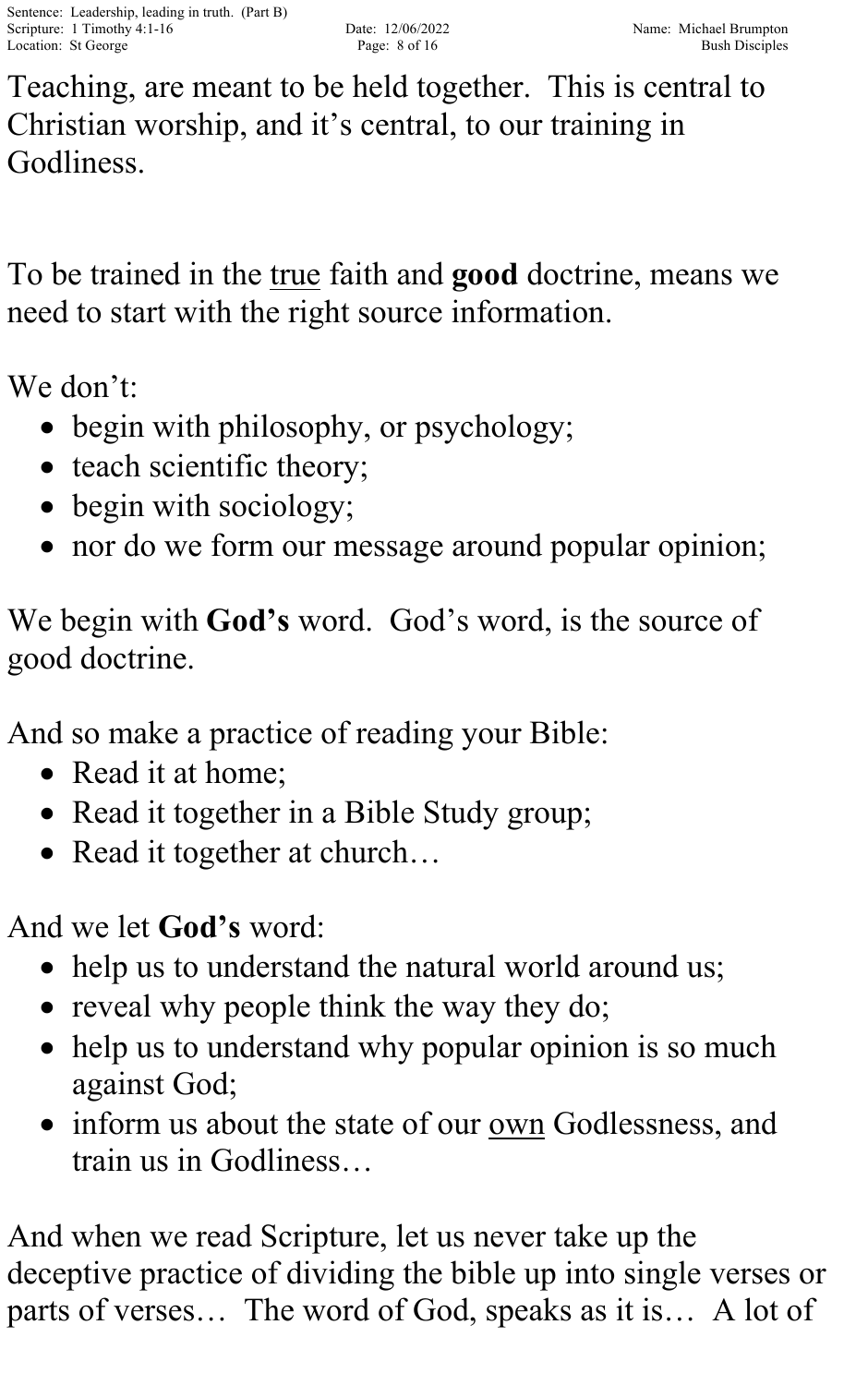the time people are led into wrong doctrine, is when a verse gets taken completely out of context, and is used to say something that it's not at all talking about.

So, let's read God's word, and let's study it together.

Now, you know as well as I do, there's 2 common difficulties with reading God's word.

1. Sometimes it's not easy to understand.

e.g.

There might be connections to be made with other bits of scripture, but we're unaware of those connections,,, And that's why we need people, who have a gift of teaching, to **teach** us the Scriptures, and to help us to understand what they mean.

2. The second difficulty, is when the Scripture is understood – we know what it means – the difficulty is, we're reluctant to apply it. And that's what exhortation is about.

Exhortation, is to issue a challenge, that **demands** a response.

The first exhortation you might've heard, was when you first became a Christian… You heard the Gospel proclaimed: You're a sinner in need of a saviour… And the preacher said to you, "Do not go home, until you make a decision for Jesus"…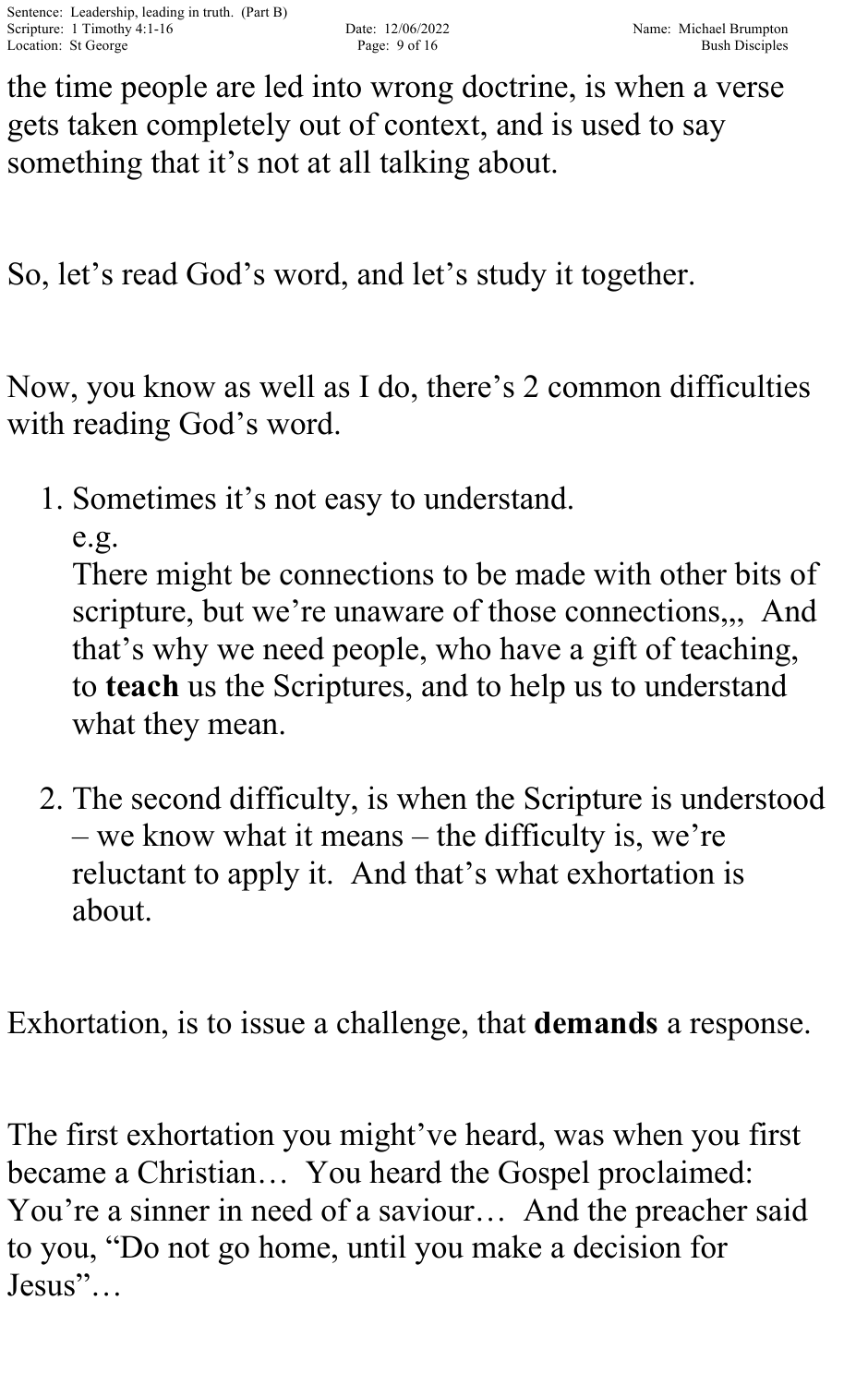And I'm going to ask you that question right now: "Have you surrendered your life to the Lord Jesus Christ?"

To be saved, we have to repent of sin, believe in the Lord Jesus Christ, and be baptised into the Name of Jesus…. And I am exhorting you – I am issuing you with a challenge, that demands a response: Have you done this? Have you:

- repented of sin;
- believe in the Lord Jesus Christ;
- been forgiven of all your wrongdoings;
- been baptised into the Name of Jesus.

If you haven't, I'm exhorting you now. I am issuing you a challenge that demands a response.

But I'm warning you, this, is only the first of **many** exhortations that you're going to need to respond to, during your life of training in godliness.

You see, being a disciple of Jesus, means we don't decide for ourselves what Godliness looks like – it's about being **trained** in Godliness… And as we read the Scriptures, the Scriptures are going to constantly challenge us, about changes that we need to make in our lives – changes that help us reflect Godliness and Christ-likeness…

But the thing is, God's model of teaching, is **not** a modern, self-directed approach to learning. In the church, God has given gifts of preaching and teaching. As we are **taught** God's word, we begin to understand the ways of God, and we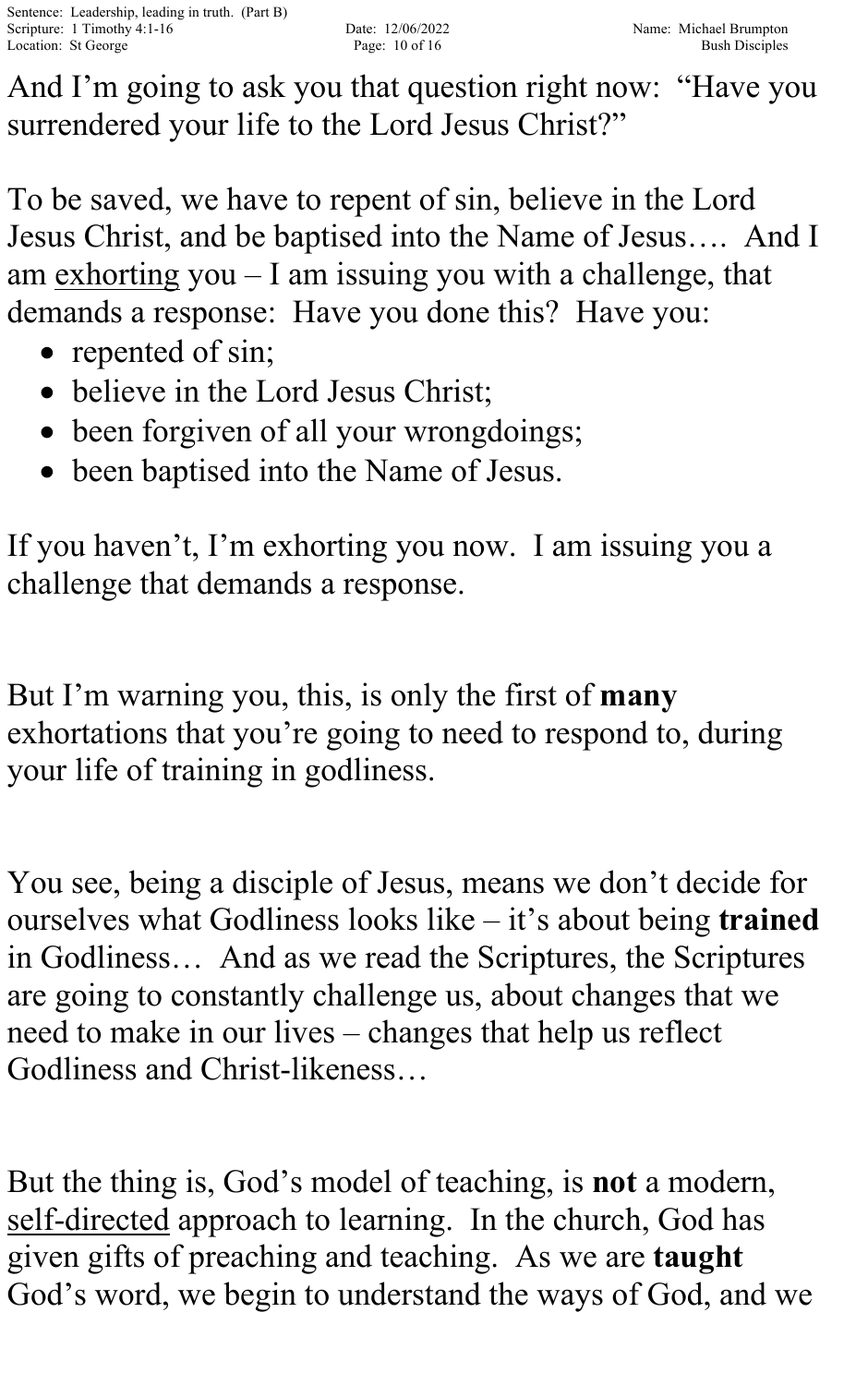understand how our own selves (perhaps the way we think/brought up) might be in opposition to what He would have us become…

And that's where exhortation comes in. Timothy was told to **command** and **teach** these things… You see, God's word, and the commandments of God, - they're not an optional extra… Growth in Godliness, sometimes requires major lifechanges… It may even require a complete change in what you understand a Christian to be…

For some, being a Christian, is a religion:

- I say this prayer, and I'm saved; or
- I'm a member of the right church & I'm saved; (not BD)
- I pray occasionally, and I'm all good;
- I believe what I believe, and because I'm sincere about it, it's all good

For others, their understanding of Godliness, might mean:

- I think like this;
- I stand against this;
- I vote like this:

Alright, it's about a "persona".. – That's what the Christian people do…

But as we read God's word, we're going to be exhorted over and over again, about how God is transforming us to become more like Christ – not Christ the judge, but Christ,:

- the suffering servant
- the Holy One;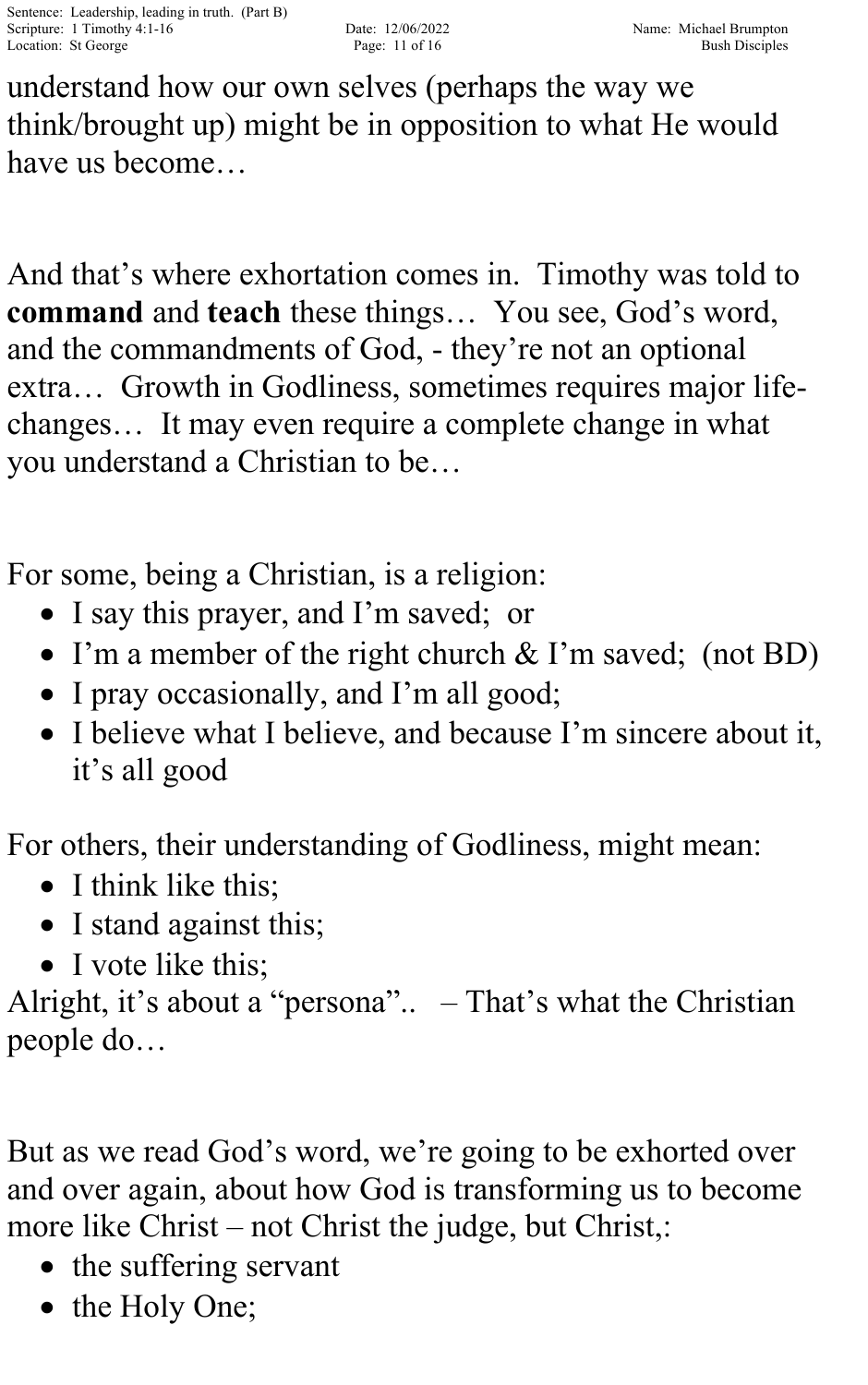• the Just one…

More:

- love
- $\bullet$  joy;
- peace;
- patience;
- kindness;
- goodness;
- faithfulness;
- gentleness;
- self-control;

Now the thing is, when we hear God's word – when it's taught – When the wretched preacher exhorts us to make massive changes in our lives,,,, what do we do with that?

*I make my own corned meat. Whole rumps, are about the cheapest meat you can buy, and I cut the best of it into steak, and turn the rest of it into corned meat… Now, to make corned meat, you have your secret recipe to make up the brine, and then you inject it into the meat, and then you put it into a bucket of brine, to let it soak. (10days-2weeks). And it goes right through it, and it transforms from raw flesh, into corned meat…*

V15 says:

<sup>15</sup> Practice these things, <u>immerse</u> yourself in them, so that all may see your progress.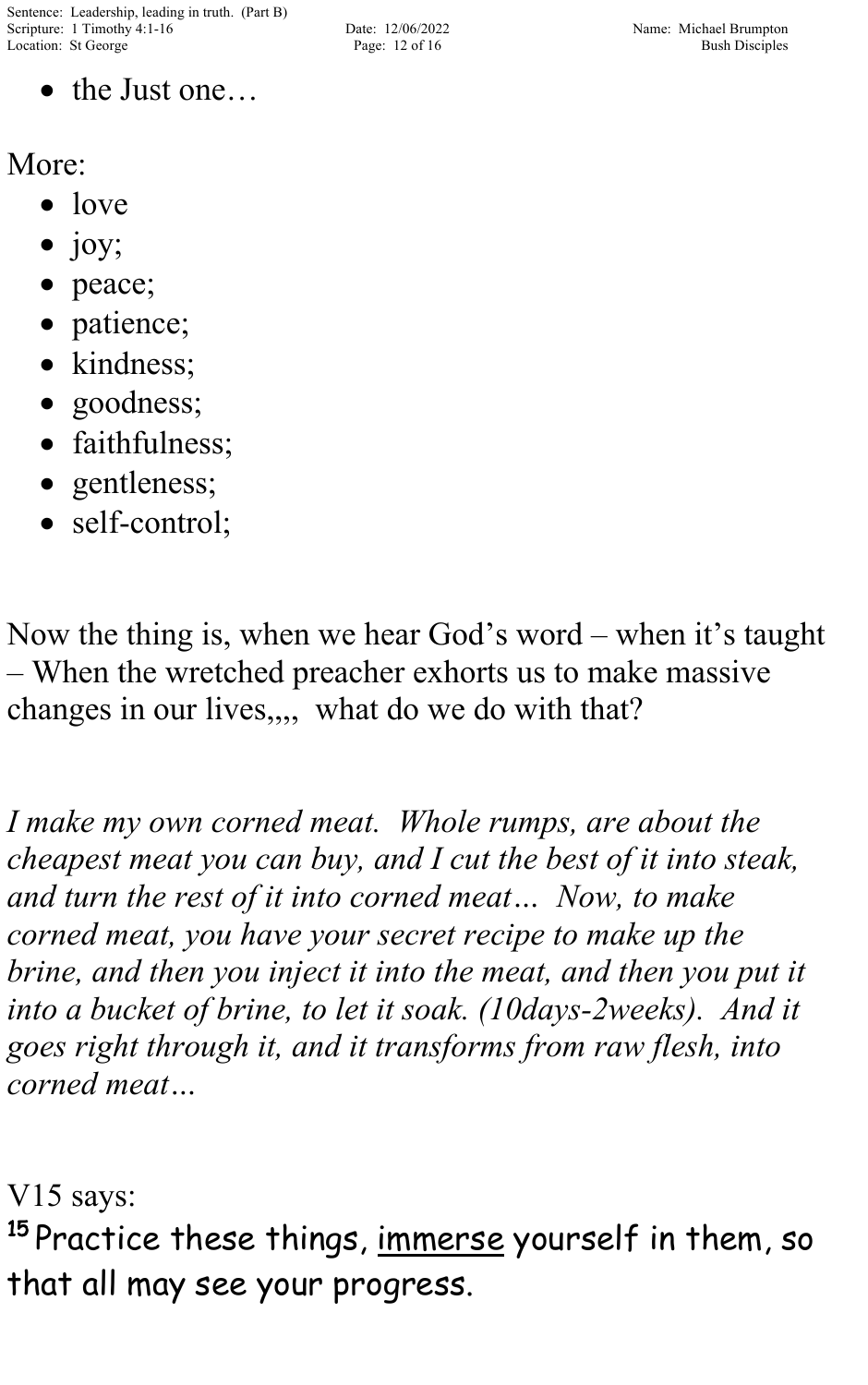Timothy is a teacher, but even **Timothy** has to immerse himself into God's word, and into Godly teaching...

And this is something I hope you realise. I've said it often enough, that the main person I'm preaching to, is myself. As I immerse **my**self into God's word, and as I hear Godly teaching, **I** am constantly being challenged by it… and hopefully, some of you may even notice me being changed... Every time I prepare for a message, I not only study God's word, I immerse myself in His teaching. And I praise God, for those Bible teachers who have written commentaries, to teach me, and to help me to understand His word…

And like that meat, soaking in the brine, let's not hear God's word and say, "No, no, that's off limits God – you're not coming into me"… Immerse yourself and take it in, to be transformed.

Righto, let's move on:

*2 years ago, Australia built and gave to Samoa, a brand new patrol boat, valued at \$30 000 000. But they've run it aground and it's now totally ruined. So it was announced last week, we're going to buy them another one…*

Right back in chapter 1, Paul used an example of a shipwreck, to describe what can happen to one's faith when they reject **true** faith and good conscience, some have made shipwreck of their faith… It's a picture of total ruination…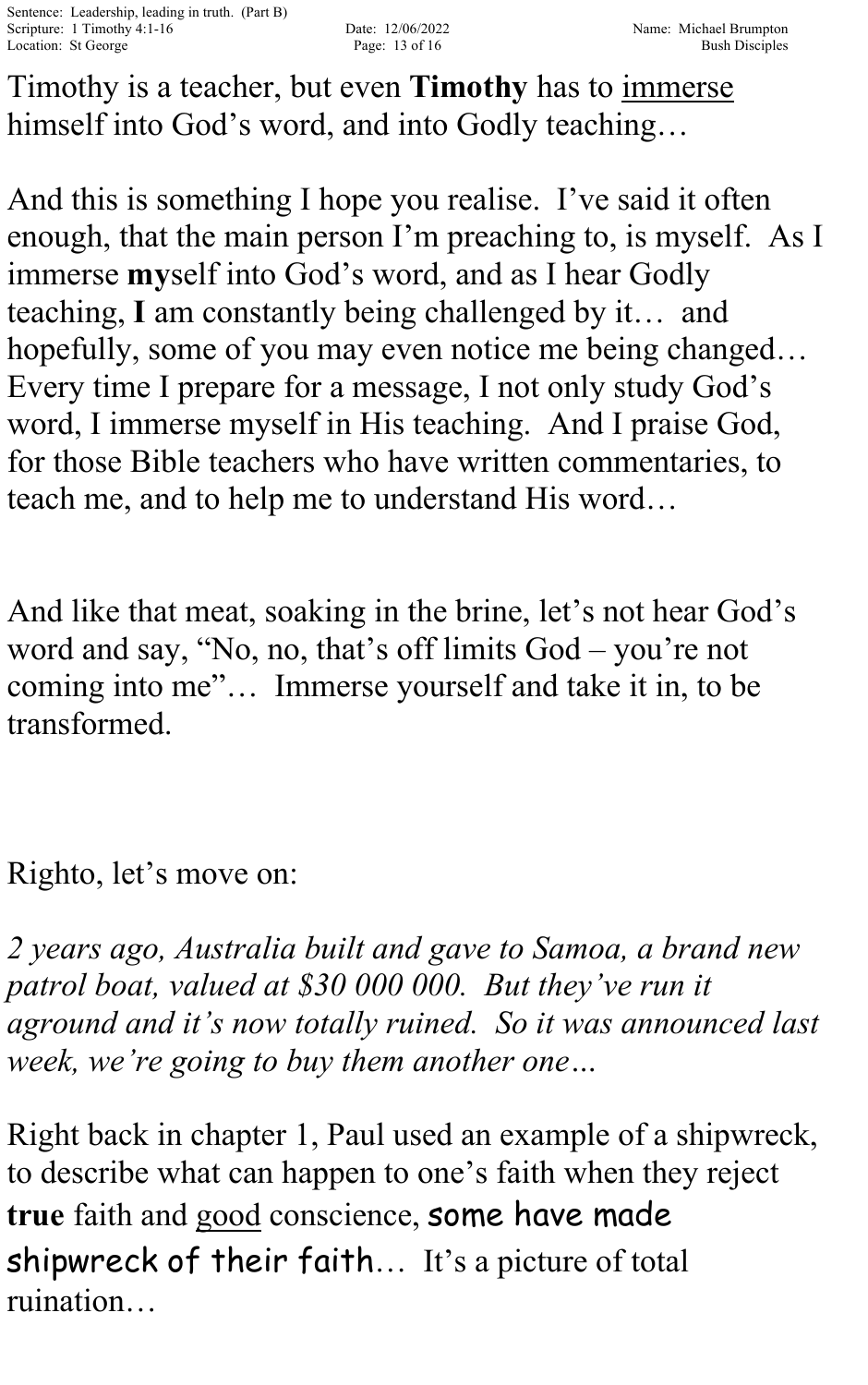## And so, in V16 <sup>16</sup> Keep a close watch on yourself and on the teaching. Persist in this, for by so doing you will save both yourself and your hearers.

If bad doctrine – if having a 'messed up faith', can totally shipwreck faith, **Timothy**, keep a close watch on yourself, and keep a close watch on what you teach…

Keep a close watch on:

- your Godliness how you live;
- what you receive Don't pay attention to myths/wivestales/theories/innuendo… You stick with the truth of God's Word;
- the teaching Is the teaching based on the word of God, and is it true **to** the Word of God?

Persist in this, to save yourself, and to save those who hear what you teach… Save them from what??? Persistent Godly teaching in **good** doctrine, saves us from shipwrecked faith…

Training in Godliness, is what keeps a disciple of Jesus, following the real Jesus, and growing in Christ-likeness.

Let's wrap it up:

Something that struck me through the whole of chapter 4, is how "hands-on" and "**determined**", the Christian life is meant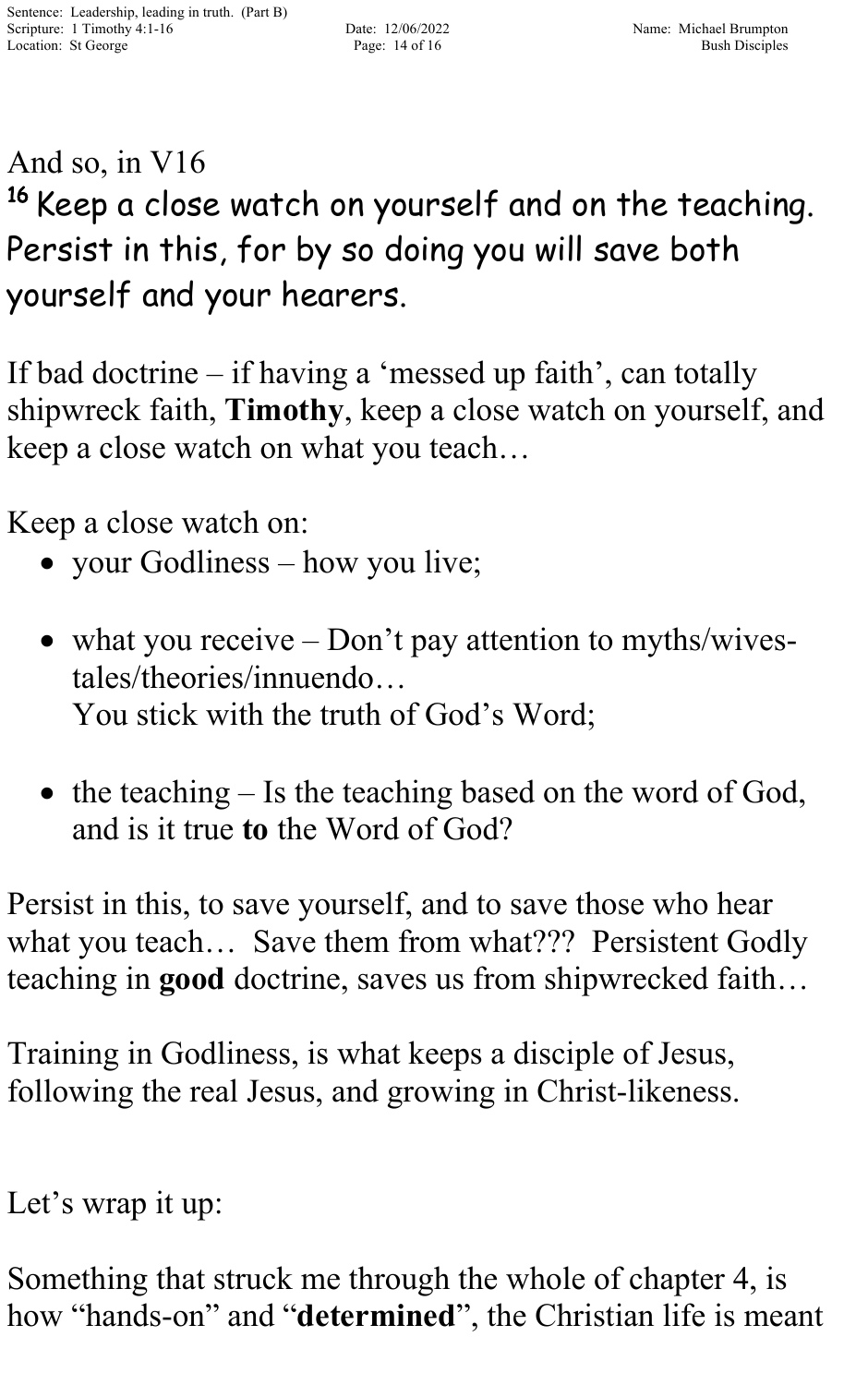to be… If we just float along…. ehhh…. We'll probably end up shipwrecked…

Did you notice the number of doing words today:

- we toil and strive
- command and teach:
- set an example;
- devote yourself;
- public reading of Scripture;
- exhortation;
- teaching;
- practice these things;
- immerse yourself in them;
- keep a close watch;
- persist
- save yourself;
- save your hearers...

Living the Christian life, isn't about floating along… "Floating along", is what leads to shipwreck…

Toil; Strive; Persist…, Training in Godliness, because our hope is set on the Living God who saved us…

Let's pray:

Lord,

we want to thank You,

that You provide everything we need for training in Godliness.